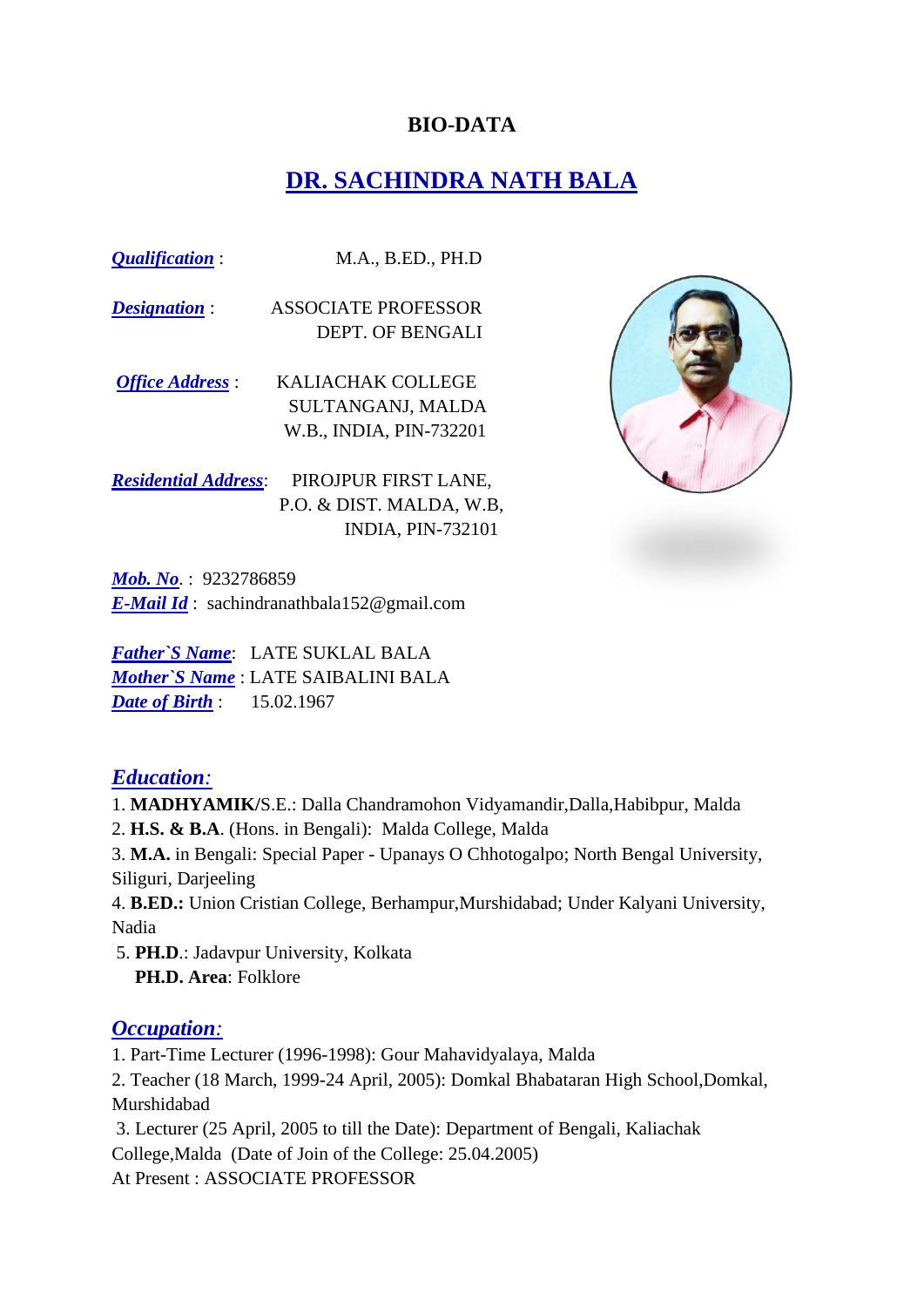*Administrative works of the College*:

- 1.Secretary: Teachers' Council
- 2. Convener: Seminar Committee
- 3. Member: IQAC
- 4. Member: Cultural Committee
- 5. Member: N.S.S. Committee
- 6. Member: Library Committee
- 7. Member: Book Purchase Committee
- 8. Member: Extension Education Committee
- 9. Member: Research Committee
- 10. Member: Magazine Committee
- 11. Ex-Member: Governing Body
- 12. Ex-Coordinator: N.S.S
- 13. Ex-Coordinator: IQAC
- 14. Ex-Convener: Cultural Committee
- 15. Ex-Convener: Magazine Committee
- 16. Ex-Member: Examination Committee
- 17. Ex-Member: Election Committee

### *Member of Professional Body:*

 1.Life Member- Folkloristic Education and Research Institute (FERI), Purbadri 2/3, Baishnabghata, Patuli, Kolkata-700094 2. Life Member-LOUKIK, Peer-review Journal of Folklore and Cultural

Studies, 13c, Chanditala Lane, Kolkata-700040

#### *Editor:*

`SURJAMUKHI` Patrika, (A Literary Magazine, Publish from Malda)

#### *Community Work*:

 1. Member & Secretary-Pakuahat Book Fair Committee, Pakuahat, Malda 2. Head Examiner- West Bengal Board of Madrasha Education

(Secondery), Northern Region, Malda

#### *Profession Development Course*:

1.Orientation Programme-16.11.2009-14.12.2009, UGC-

ASC, Calcutta University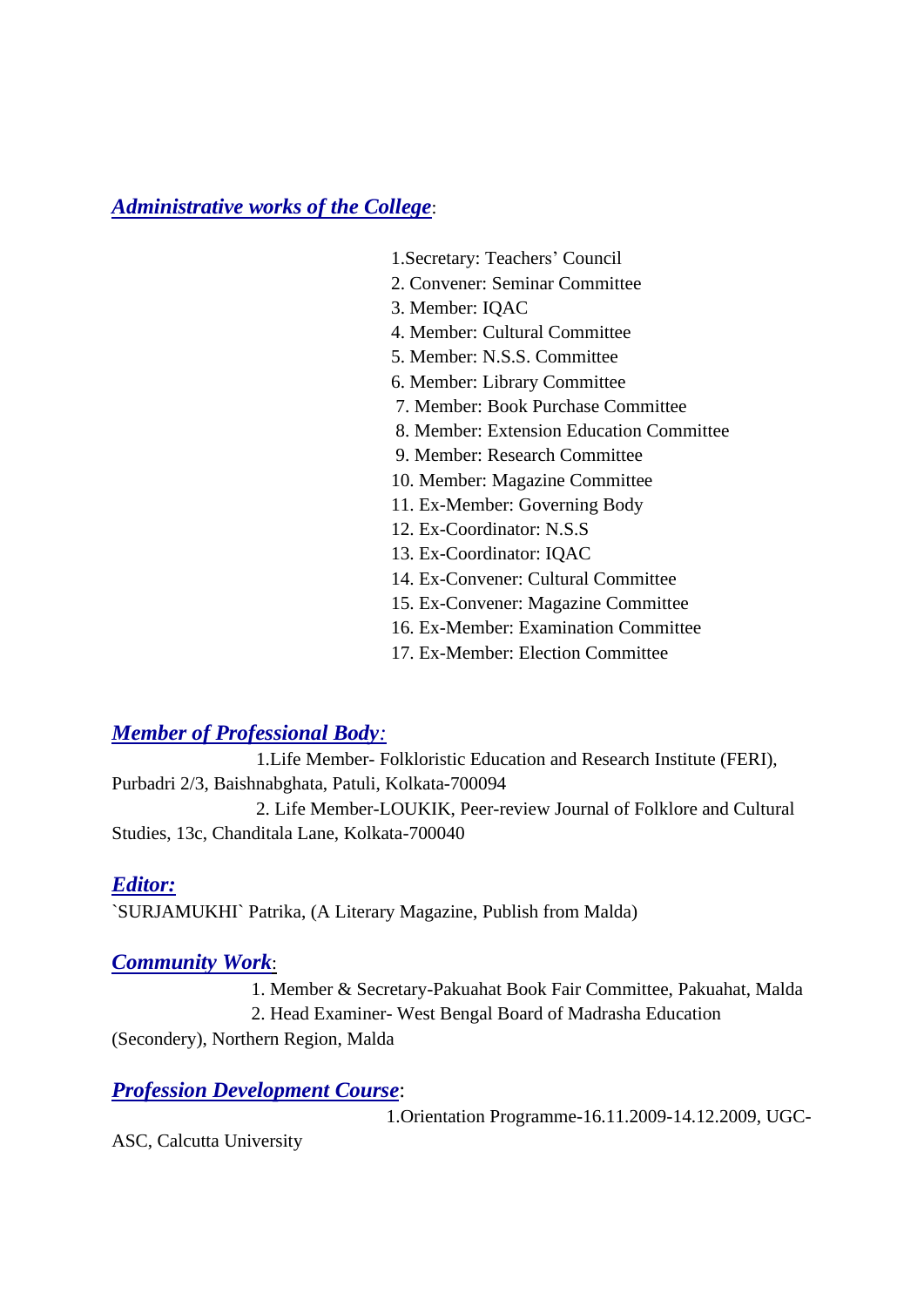|                                 | 2. Refresher Course-21.11.2011-12.12.2011, UGC-   |
|---------------------------------|---------------------------------------------------|
| ASC, Calcutta University        |                                                   |
|                                 | 3. Short Term Course-26.05.2016-01.06.2016, UGC-  |
| HRDC, Aligarh Muslim University |                                                   |
|                                 | 4. Refresher Course-29.07.2016-18.08.2016, UGC-   |
| HRDC, Burdwan University        |                                                   |
|                                 | 5. Refresher Course-02.01.2019-22.01.2019, UGC-   |
| HRDC, Burdwan University        |                                                   |
|                                 | 6. Short Term Course-26.04.201`9-02.05.2019, UGC- |
| HRDC, Aligarh Muslim University |                                                   |
|                                 |                                                   |

#### *Writings*:

| 1. <b>Book</b> = 11                                    |              |                      |
|--------------------------------------------------------|--------------|----------------------|
| [Self Author= 6 Edited <b>Book</b> = 4 Joint Author= 1 | $ISBN = 8.$  | Without $ISBN = 3$ ] |
| 2. Chapter Published in Books= $7$                     | $IISBN = 6.$ | Without ISBN=1       |
| 3. Article Published in Journals = $7$                 | $IISSN=4.$   | Without $ISSN = 3$   |

### *Seminar***:**

- 1. International Level= 4 (Attended with Paper Presentation)
- 2. National Level = 23 (Attended With Paper Presentation=14, Without Paper=9)
- 3. State Level= 3 (Attended With Paper Presentation)
- 4. College Level/University Level= 4(Attended With Paper Presentation=2, Without Paper Presentation=2)

**TOTAL** =34(Paper Presentation=23, Only Participation=11)

#### *Workshop*:

8 (Only attended); National Level=1, State Level=1, University Level=6

### *University Work*:

- 1. Paper Setter,
- 2.Examiner,
- 3.Head Examiner,
- 4.Reassessor, (Honours. & General both)

#### *Achievement/Reward*:

 1. PRIDE OF INDIA AWARD-2018, International Publishing House, New Delhi-110002 2. BHARAT JYOTI PURASKAR-2018, Best Citizen Publishing House, New Delhi-110002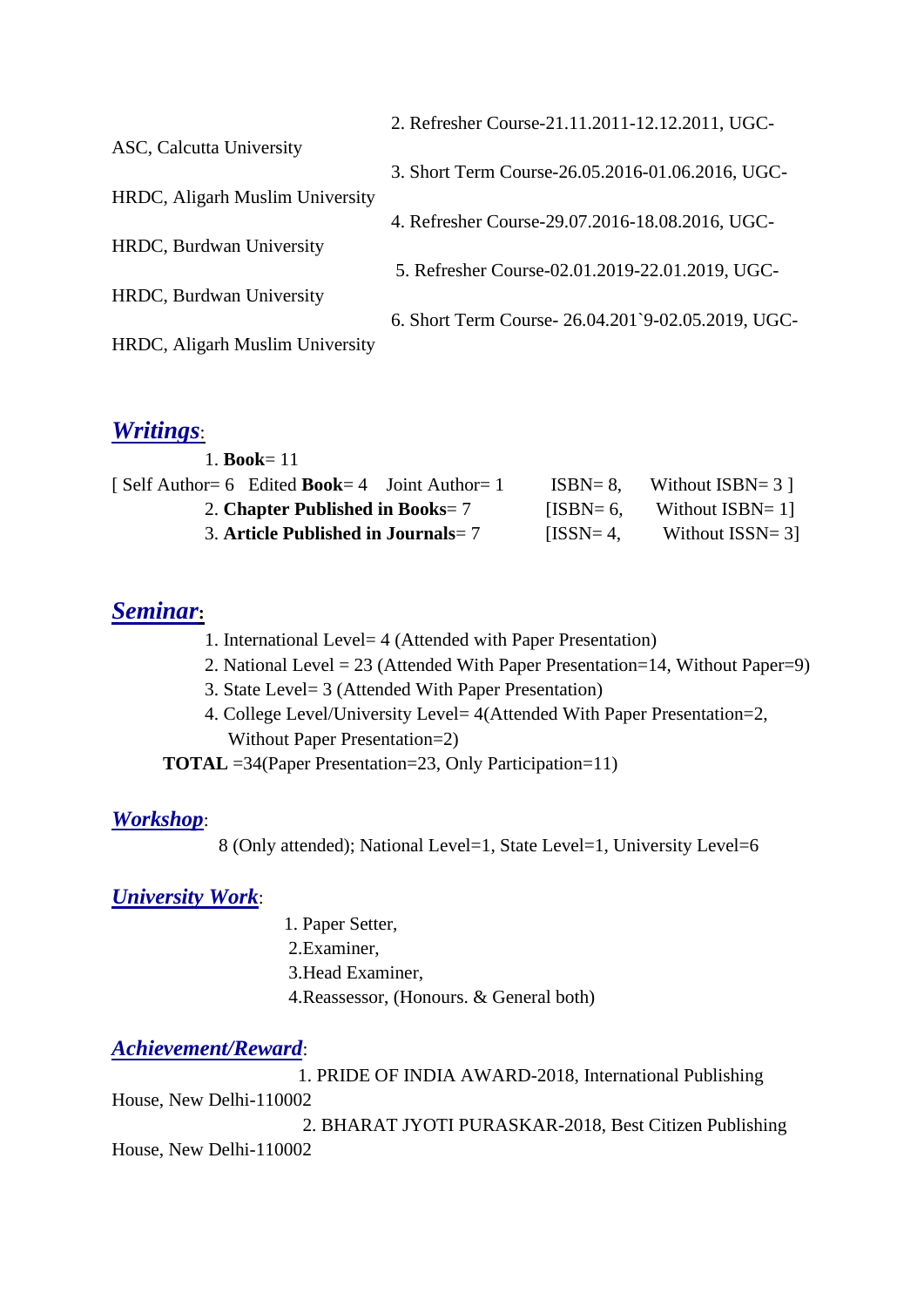### 3. KABI AMIT GUPTA SAHITYA SAMMAN-2018, Maldah

### Sahitya Parishad, Malda

# **BOOKS:**

| SI.              | <b>Name of Book</b>                                         | Page      | Auth                | <b>Publisher</b>                                                         | Date of                     | <b>ISBN</b>               |
|------------------|-------------------------------------------------------------|-----------|---------------------|--------------------------------------------------------------------------|-----------------------------|---------------------------|
| N <sub>0</sub>   |                                                             |           | <b>or</b>           |                                                                          | <b>Publication</b>          |                           |
| 1.               | Banglar<br>Lokosanskriti O<br>Maldah Zela                   | $1 - 448$ | Self                | Anjali<br>Publishers, 14, Ramanath<br>Majumder<br>Street, Kolkata-700009 | January, 2013               | 978-93-81745-<br>$07-6$   |
| 2.               | Bangla<br>Chhotogalpo:Aloch<br>aner Bichtra Dik             | $1 - 194$ | Self                | Sopan, 206, Bdhan<br>Sarani, Kolkata-700006                              | November, 20<br>15          | 978-93-82433-<br>$32 - 3$ |
| $\overline{3}$ . | Deshbhag Naa Bala<br>Itihash<br>(Book of Short)<br>Stories) | $1 - 124$ | Self                | Sopan.206, Bidhan<br>Sarani, Kolkata-700006                              | December, 20<br>17          | 978-93-82441-<br>48-9     |
| $\overline{4}$ . | Hate-Ghate-<br>Mathe<br>(Book of Poems)                     | $1-48$    | Self                | Kallol, 57-A, Karbala<br>Tank Lane, Kolkata-<br>700006                   | June, 2012                  | 81-87098-03-1             |
| 5.               | <b>Bangla Sahityer</b><br>Khutinati                         | $1-96$    | Self                | Saraswati Paper<br>Mart, Malda College<br>Gate, Malda-732101             | February, 200<br>0          | N <sub>o</sub>            |
| 6.               | Bhraman Sahitya O<br>Chhotogalpo                            | $1 - 136$ | Self                | J.Choudhury &Brothers,<br>Makdumpur, Malda-<br>732103                    | <b>March, 2021</b>          | N <sub>o</sub>            |
| 7.               | Abasshik Bangla<br>Charcha                                  | $1 - 240$ | Joint<br>Autho<br>r | J.Choudhury&Brothers,<br>Makdumpur, Malda-<br>732103                     | $2nd$ Edition,<br>May, 2021 | N <sub>o</sub>            |

## **EDITED BOOKS**:

| Sl.No | <b>Name of Book</b>   | Page      | Edito  | <b>Publisher</b>        | Date of            | <b>ISBN</b>       |
|-------|-----------------------|-----------|--------|-------------------------|--------------------|-------------------|
|       |                       |           | r      |                         | <b>Publication</b> |                   |
| 1.    | <b>Bangla Sahitye</b> | 1-288     | Self   | Anjali Publishers,      | December, 20       | 978-93-81745-10-3 |
|       | Jatiya Chetana        |           |        | 14, Ramanath Majumder   | 12                 |                   |
|       |                       |           |        | Street, Kolkata-700009  |                    |                   |
| 2.    | Kabikankaner          | 1-304     | Self   | Bangiya Sahitya Samsad, | August, 2018       | 978-93-86508-78-2 |
|       | Chandimangal:         |           |        | 6/2Ramanath Majumder    |                    |                   |
|       | Bibidha Prasanga      |           |        | Street, Kolkata-700009  |                    |                   |
| 3.    | Adhuni katha          | $1 - 143$ | Joint  | The Shee Book Agency,   | May, 2016          | 978-93-83816-29-3 |
|       | Sahityer Kathakata    |           | Editor | 201A, Muktaram Babu     |                    |                   |
|       |                       |           |        | Street, Kolkata-700007  |                    |                   |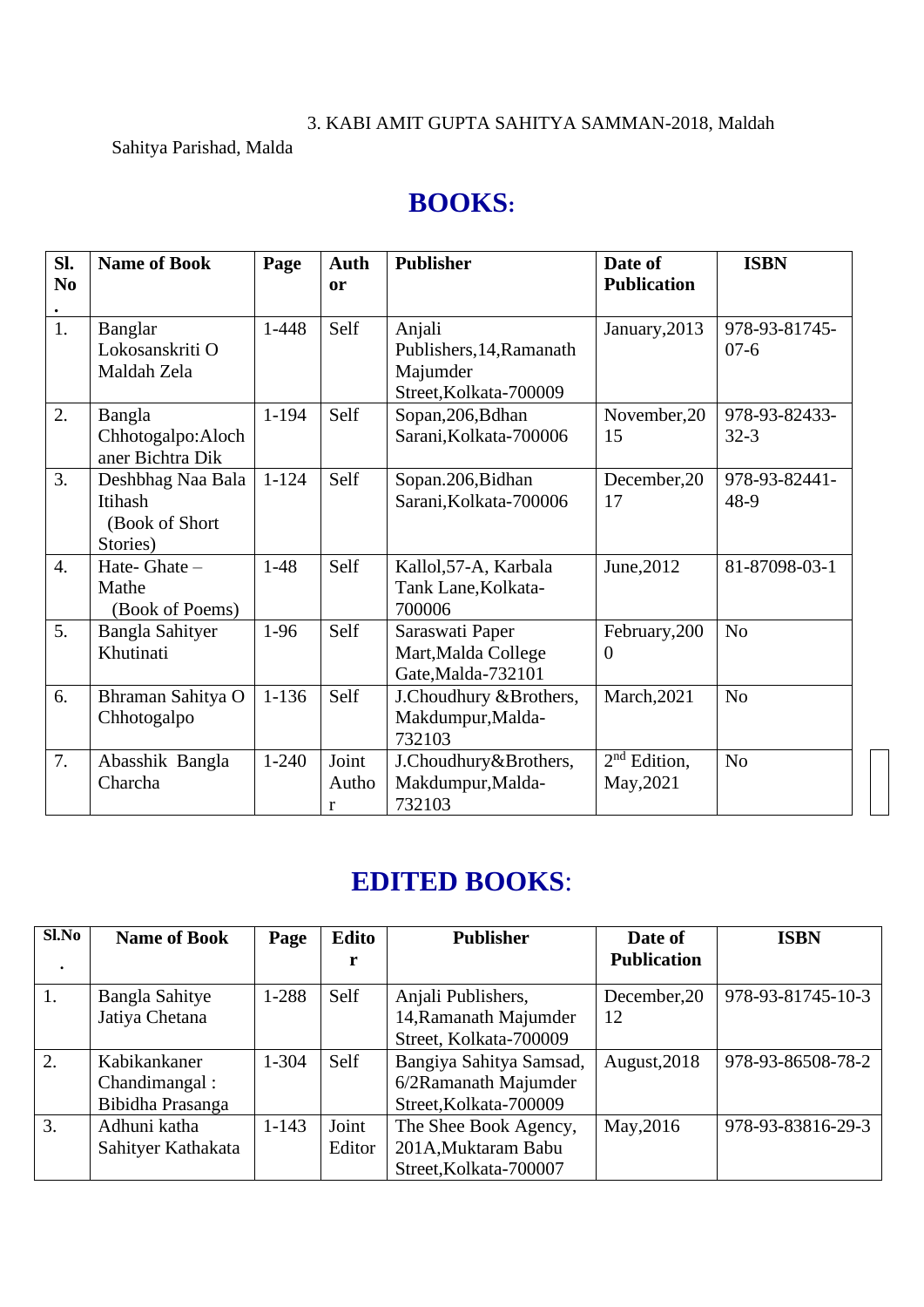| $-4.$ | Malda Zelar Itihash | $1 - 523$ | Ioint | <b>Progressive Publishers,</b> | May, 2021 | 978-81-8064-362-0 |
|-------|---------------------|-----------|-------|--------------------------------|-----------|-------------------|
|       | Samagra             |           |       | Editor 37A, Cllege             |           |                   |
|       |                     |           |       | Street, Kolkata-700073         |           |                   |
|       |                     |           |       |                                |           |                   |

## **CHAPTER PUBLISHED IN BOOKS**:

| SI.<br>No.       | Name of<br><b>Chapter</b>                                                                                 | <b>Name of Book</b>                                    | <b>Editor</b>                                      | <b>Publisher</b>                                                                 | Date of<br><b>Publicat</b><br>ion | <b>ISBN</b>                   |
|------------------|-----------------------------------------------------------------------------------------------------------|--------------------------------------------------------|----------------------------------------------------|----------------------------------------------------------------------------------|-----------------------------------|-------------------------------|
| 1.               | Maldaher<br>Krishak<br>Samajer<br>Lokosankriti<br>Page: 22-65                                             | Lokosanskriti<br>O Bangla<br>Sahitya                   | Achintya<br><b>Biswas</b>                          | Anjali Publishers,<br>14, Ramanath<br>Majumder Street,<br>Kolkata-700009         | Februar<br>у,<br>2008             | $81 -$<br>89620-<br>$35 - 5$  |
| 2.               | Lokayata<br>Sanskriti O<br>Dhatridevota<br>Page: 141-146                                                  | Dhatridevota:J<br>anani O<br>Janmobhumir<br>Bakprotima | Dr.Prabhas<br>$\boldsymbol{h}$<br>Roychoud<br>hury | Kalyani Publication,<br>Chanchal, Malda                                          | Septemb<br>er,2009                | N <sub>o</sub>                |
| 3.               | Vivekanander<br>Bani:<br><b>Bartoman</b><br>Samaye<br>Page: 160-162                                       | Vivek-Chinta                                           | Dr.Joygop<br>al Mandal                             | Kamalini Prakashan<br>Bhibhag, 13 Bankim<br>Chatterjee Street,<br>Kolkata-700073 | May, 201<br>$\overline{2}$        | 978-93-<br>81687-<br>23-9     |
| $\overline{4}$ . | Chandra:Raktok<br>arobi Natoke<br>Raktomanshe<br>Gara<br>Grambanglar<br>Ek Adarsha<br>Nari<br>Page: 43-48 | Rabindranathe<br>r Natok O<br>Adhunik<br>Bhabna        | Kshitish<br>Mahato                                 | Readers Service,<br>59/5A, Garfa Main<br>Road, Kolkata-<br>700144                | July, 201<br>$\overline{4}$       | 978-93-<br>82623-<br>$45 - 8$ |
| 5.               | Lokosanskritir<br>Nirikhe<br>Panditmashai<br>Page: 169-174                                                | Panditmashai:<br>Biparjayer<br>Barnomala               | Debabrata<br>Biswas &<br>Shyamal<br>Chandra<br>Das | Projnabikash, 9/3, Ra<br>manath Majumder<br>Street, Kolkata-<br>700009           | Septemb<br>er, 2014               | 978-93-<br>83016-<br>$35 - 8$ |
| 6.               | Abhinay Silpi<br>Sambhu Mitra<br>Page: 77-81                                                              | Bangla Sahitya<br>O Sanskritir<br>Nanadik              | Dr.Kanai<br>Das &<br>Dr.Prabha<br>kar<br>Mandal    | The Shee Book<br>Agency,<br>201A, Muktarambab<br>u Street, Kolkata-<br>700007    | June, 201<br>6                    | 978-93-<br>83816-<br>$32-3$   |
| 7.               | Astadash-<br>Unabinsha<br>Sataker<br>Kabigaan O<br>Kabial Brittanta<br>Page: 31-41                        | Pragati O<br>Sahitya                                   | Mithu Deb                                          | Sangbedan, B.S. Road<br>,Malda-732101                                            | January,<br>2017                  | 978-81-<br>932664-<br>$1-0$   |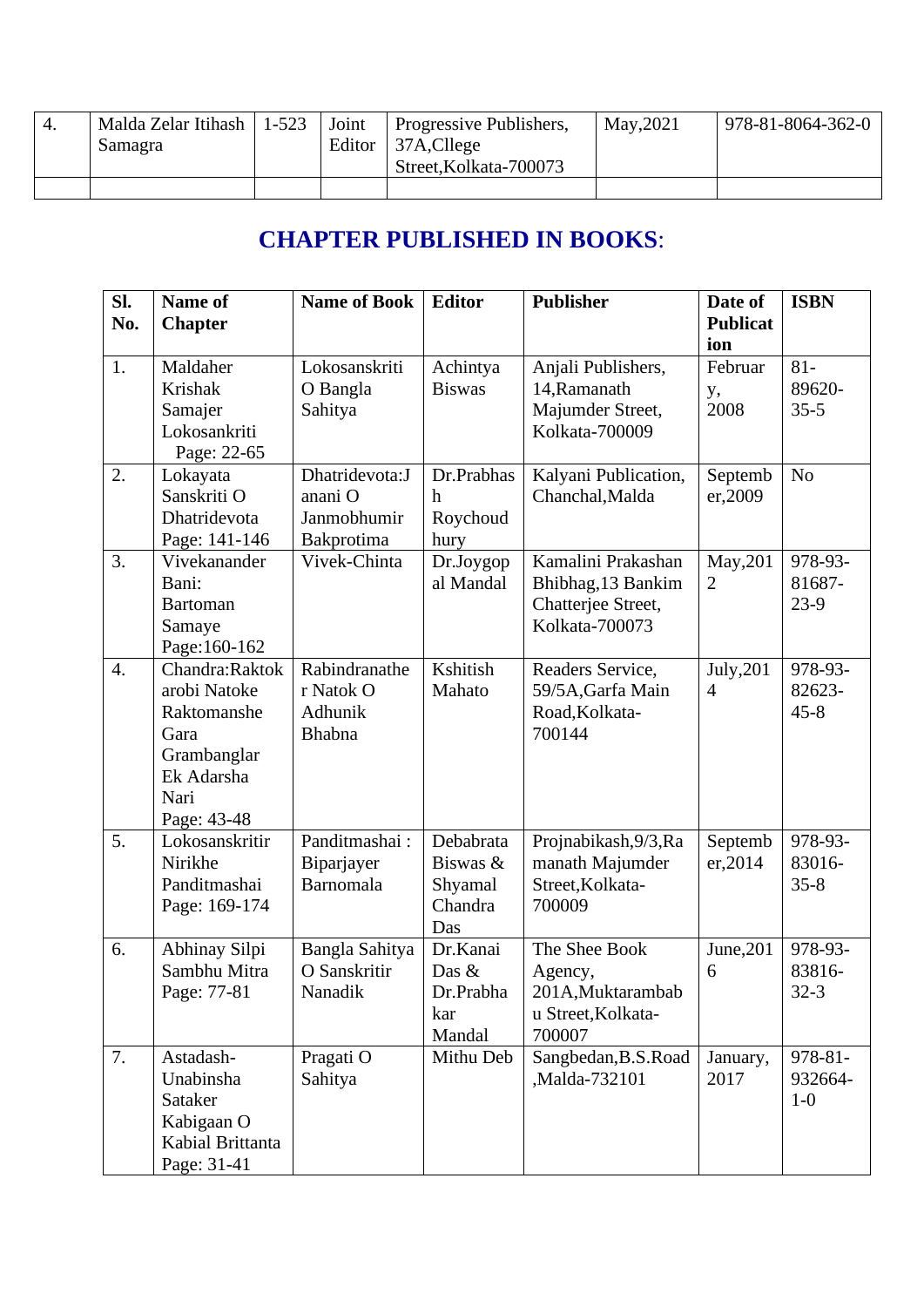| Sl.No            | Name of Articles                                                              | Name of<br>Journal       | Editor                    | Date of<br>Publicatio<br>$n\&$<br>Volume     | Address of<br>the Journal                                                                | <b>ISS</b><br>$\mathbf N$                     |
|------------------|-------------------------------------------------------------------------------|--------------------------|---------------------------|----------------------------------------------|------------------------------------------------------------------------------------------|-----------------------------------------------|
| 1.               | Lokokathaya<br>Satinath Bhadurir<br>Jagari Upanyas<br>Page: 213-217           | Lokosanskri<br>ti Sanbad | Subhankar<br>Das          | October,2<br>011<br>Volume: 2<br>Issue: 2    | Raja Sarat<br>Chandra<br>Road, P.O.&<br>Dist.<br>Malda.W.B.,I<br>ndia, Pin-<br>732101    | 2229<br>6085                                  |
| 2.               | Maldah Zelar<br>Meyeder<br>Lokosanskriti<br>Page: 87-94                       | Abhiyatri<br>Feri        | Achintya<br><b>Biswas</b> | January, 20<br>13<br>Volume: 6<br>Issue: 2   | Purbadri<br>2/3, Patuli, Ko<br>lkata-700094                                              | 2231-2862                                     |
| 3.               | Nagarik Kabi Samar<br>Sen<br>Page: 26-32                                      | Asrut                    | Mrinalkanti<br>Debnath    | June, 2016<br>Volume: 3<br>Issue: 2          | Ramnagar,<br>Road No.<br>6, Tripura                                                      | 2454-7859                                     |
| $\overline{4}$ . | Malda Zelar<br>Lokotsab<br>Page: 104-108                                      | Loukik                   | Koyel<br>Chakraborty      | July, 2017<br>Volume:<br>11<br>Issue: $1&82$ | $13/C$ ,<br>Chanditala<br>Lane,<br>Kolkata-<br>700040                                    | 2230-<br>780X                                 |
| 5.               | Zazabar Jatir Jiban<br>Katha<br>Page: 148-151                                 | Agamani                  | Kshitish<br>Mahato        | 2017<br>Volume: 1<br>Issue: 1                | 52, Vivekanan<br>da<br>Pally, English<br>Bazar, P.O.&<br>Dist.-<br>Malda, Pin-<br>732101 | N <sub>o</sub>                                |
| 6.               | Lokodebota<br>Hanchrai Thakur<br>Page: 57-60                                  | Gour Malda<br>Sanbad     | Abhijit<br>Choudhury      | October,2<br>012                             | 57B/59, N.S.<br>Road, Malda-<br>732101                                                   | R.N.<br>66101/97<br>Regd.No.<br>WB/MDA<br>/73 |
| 7.               | Bangla<br>Lokosanskriti<br>Charchaya Reverend<br>Lalbehari dey<br>Page: 34-36 | Gour Malda<br>Sanbad     | Abhijit<br>Choudhury      | October,2<br>018, Sarodi<br>ya Sankha        | 57B/59, N.S.<br>Road, Malda-<br>732101                                                   | R.N.<br>66101/97<br>Regd.No.<br>WB/MDA<br>/73 |

## **ARTICLES PUBLISHED IN JOURNAL:**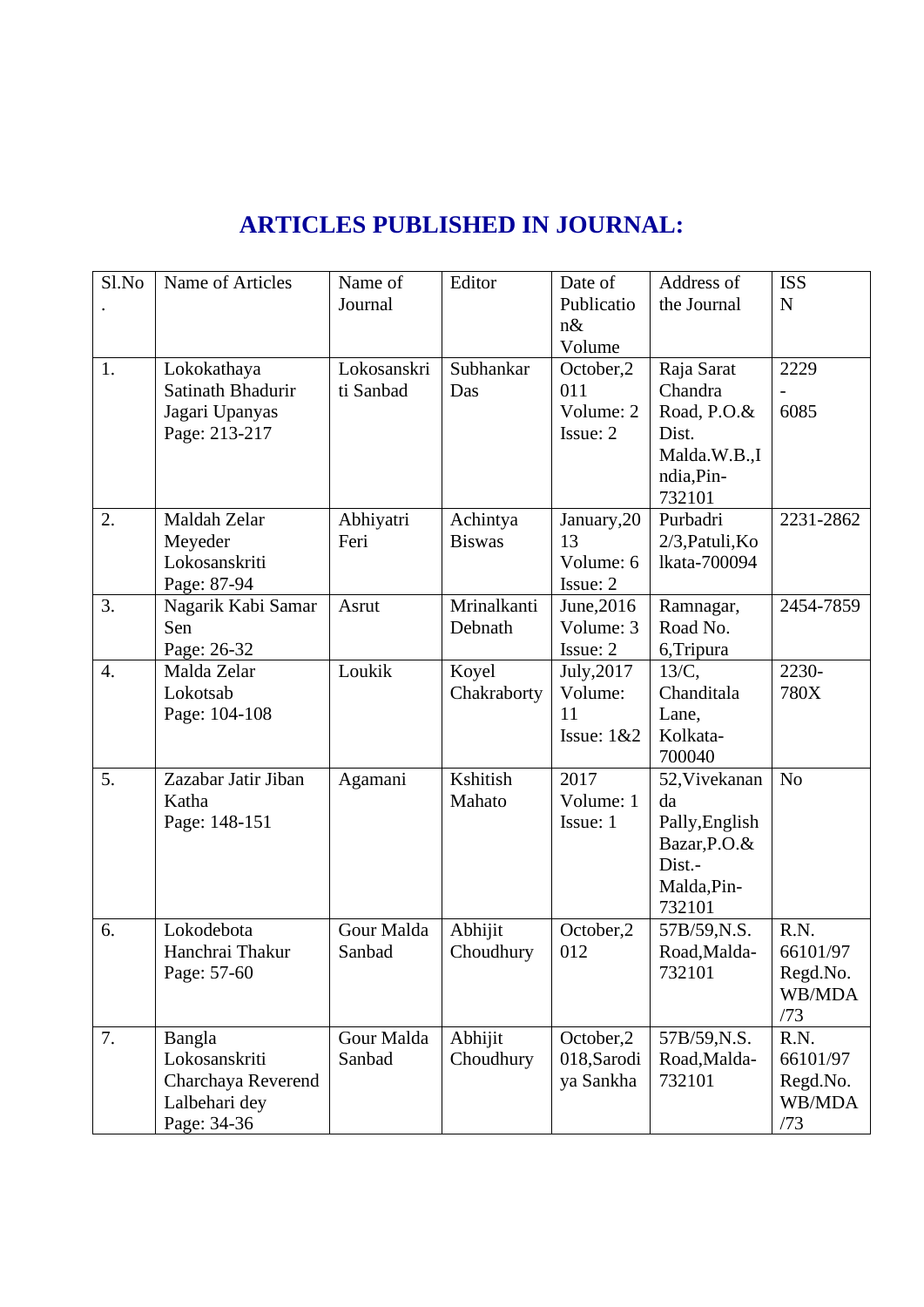## **ATTENDED IN SEMINAR WITH PAPER:**

| Sl.N             | Paper                                                                                  | <b>Seminar Topic</b>                                                        | <b>Date</b>                            | Organiser                                                                    | <b>Sponso</b>    | <b>Level</b>                |
|------------------|----------------------------------------------------------------------------------------|-----------------------------------------------------------------------------|----------------------------------------|------------------------------------------------------------------------------|------------------|-----------------------------|
| $\mathbf{0}$     |                                                                                        |                                                                             |                                        |                                                                              | r                |                             |
| $\overline{1}$ . | Khodaikar Shreni:<br>Raktokarabi Natoke<br>Chirantan Sangrami<br><b>Saktir Protik</b>  | <b>Bangla Sahitye</b><br>Prantojan                                          | $5-6$<br>March,<br>2013                | Dept. of<br>Bengali,<br>Rabindra<br><b>Bharati</b><br>University,<br>Kolkata | U.G.C.           | Internation<br>al           |
| 2.               | Swadhinata Uttar<br>Mahasweta Debir<br>Nairbachita Galper<br><b>Bicher O Bisleshan</b> | Swadhinata Uttar<br>Dui Banglar<br>Kathasahitya:<br>Prokaron O<br>Probochan | $5 - 6$<br>June, 201<br>$\overline{4}$ | Dept. of<br>Bengali,<br>Gour Banga<br>University, Mal<br>da                  | Univers<br>ity   | Internation<br>al           |
| $\overline{3}$ . | <b>Ethical Culture of</b><br>Nomad in India                                            | Moral Values and<br>Ethics in Social<br>life                                | $11 - 12$<br>Decembe<br>r,<br>2017     | IQAC, Kaliach<br>ak College,<br>Malda                                        | College          | Internation<br>al           |
| $\overline{4}$ . | Malda Zelar<br>Lokotsab                                                                | <b>Folk Festival</b>                                                        | $19-20$<br>Septemb<br>er, 2018         | Loukik, Kolkat<br>a                                                          | Loukik           | Internation<br><sub>a</sub> |
| 5.               | Maldaha Zelar<br>Meyeder<br>Lokosanskriti                                              | Folklore                                                                    | $8-9$<br>Septemb<br>er, 2006           | FERI, Kolkata                                                                | <b>FERI</b>      | National                    |
| 6.               | Jagori Upanyase<br>Probad-Probachan                                                    | Satinath Bhaduri:<br>Jiban O Silpa                                          | $22 - 23$<br>March,2<br>007            | Dept. of<br>Bengali,<br>North Bengal<br>University,<br>Kolkata               | U.G.C.           | National                    |
| 7.               | Aloi Gaan:<br>Lokosanskritir Ek<br>Amulya Sampad                                       | Performing Folk<br>Art & Folk<br>Literature of<br>Bengal                    | $9-10$<br>February<br>2008             | Folklore<br>Congress<br>Association of<br>India,<br>Malda Branch             | FCAI,<br>Kolkata | National                    |

| 8. | Bangla Chharaya   | The Tradition         | 31      | Centre for     | CFSR,   | National |
|----|-------------------|-----------------------|---------|----------------|---------|----------|
|    | Samaj Darpan      |                       | May,    | Folklore       | Kolkata |          |
|    |                   |                       | 2009    | Studies and    |         |          |
|    |                   |                       |         | Research, Kris |         |          |
|    |                   |                       |         | hnapur,        |         |          |
|    |                   |                       |         | Kolkata        |         |          |
| 9. | Deshiya Chetanaya | <b>Bangla Sahitye</b> | $21-22$ | Dept. of       | U.G.C.  | National |
|    | Tin Gitikar:      | Jatiya Chetana        | Septem  | Bengali,       |         |          |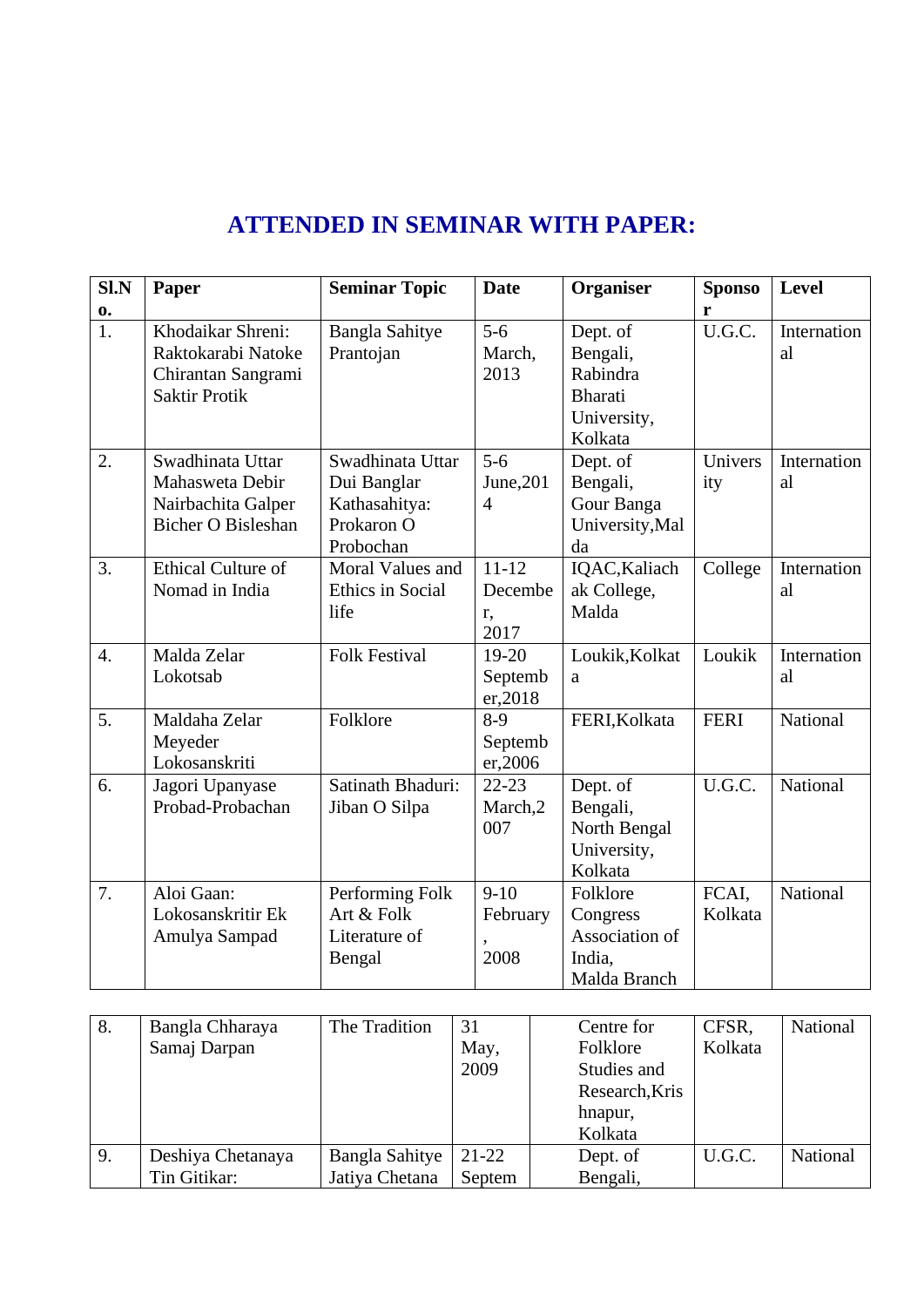|     | Dwijendralal, Atul     |                       | ber, 201       | Kaliachak                 |           |          |
|-----|------------------------|-----------------------|----------------|---------------------------|-----------|----------|
|     | Prasad O Rajanikanta   |                       |                | College,                  |           |          |
|     |                        |                       |                | Malda                     |           |          |
| 10. | Rabindranather Gaan    | <b>Sardhasatabars</b> | $2 - 3$        | Dept. of Bengali,         | U.G.C.    | National |
|     | : Ajker Dine           | e                     | March,         | Sitalkuchi College,       |           |          |
|     |                        | Rabindranath:         | 2012           | Coochbehar                |           |          |
|     |                        | Fire Dekha            |                |                           |           |          |
| 11. | Vivekanander Bani:     | Swami                 | 29-30          | Dept. of                  | U.G.C.    | National |
|     | <b>Bartoman Samaye</b> | Vivekananda           | January        | Bengali, R.S.P.           |           |          |
|     |                        | and Today's           |                | College, Jharia, Dha      |           |          |
|     |                        | India                 | 2012           | nbad                      |           |          |
| 12. | Chandra: Raktokrabi    | Rabindranather        | $7 - 8$        | Dept. of Bengali,         | U.G.C.    | National |
|     | Natoke Grambanglar     | Natok O               | Februar        | Gour                      |           |          |
|     | Ek Adarsha Nari        | Adhunik               | y, 2013        | Mahavidyalaya,            |           |          |
|     |                        | <b>Bhabna</b>         |                | Malda                     |           |          |
| 13. | Bangla Lokosanskriti   | Folklore:             | 18-19          | Dept. of Bengali,         | College   | National |
|     | Charchya Visista       | Theory $&$            | March,         | <b>Balurghat College,</b> |           |          |
|     | Manishibrinda          | <b>Field Work</b>     | 2013           | Dakshin Dinajpur          |           |          |
| 14. | Astadash-Unabinsha     | Pragati O             | $\overline{2}$ | Dept. of                  | College   | National |
|     | Sataker Kabigaan O     | Sahitya               | August,        | Bengali, Gazole           |           |          |
|     | Kabial Brittanta       |                       | 2016           | Mahavidyalaya, Ma         |           |          |
|     |                        |                       |                | lda                       |           |          |
| 15. | Charjagitite Narijiban | Prokasaner            | $19 - 20$      | Dept. of Bengali,         | Universit | National |
|     |                        | Satabarser            | March,         | Raiganj University,       | y         |          |
|     |                        | Aloke                 | 2016           | <b>Uttar Dinajpur</b>     |           |          |
|     |                        | Charjapad O           |                |                           |           |          |
|     |                        | Srikrishnakirta       |                |                           |           |          |
|     |                        | n                     |                |                           |           |          |

| 16. | <b>Bangla Chhotogalpe</b><br>Madhyajuger Sahityer<br><b>Binirman</b> | <b>Bartoman</b><br>Samaye<br>Madhyajuger<br>Sahitya Pather<br>Prasangikata                    | 23<br>March,<br>2018               | Dept. Bengali,<br>Gour Banga<br>University,<br>Malda                                        | U.G.C.  | National |
|-----|----------------------------------------------------------------------|-----------------------------------------------------------------------------------------------|------------------------------------|---------------------------------------------------------------------------------------------|---------|----------|
| 17. | Rabidranath O Thakur<br>Barir Sangitik<br>Paribesh                   | Rabindranath:<br>Sesh Nahi Je                                                                 | 27<br>March,<br>2019               | Dept. of Bengali,<br>Dr. Meghnad<br>Saha<br>College, Itahar,<br><b>Uttar Dinajpur</b>       | College | National |
| 18. | <b>Bangla Chhotogalpe</b><br>Narider Abosthan                        | Bish-<br>ekush<br>Sataker<br>Bangla<br>Chhoto<br>galpo:<br>Bisayba<br>ichitra<br>O<br>Prokara | 5<br>February<br>$\bullet$<br>2020 | Dept. of Bengali,<br>Nathaniyal<br>Murmu Memorial<br>College,<br>Tapan, Dakshin<br>Dinajpur | College | National |